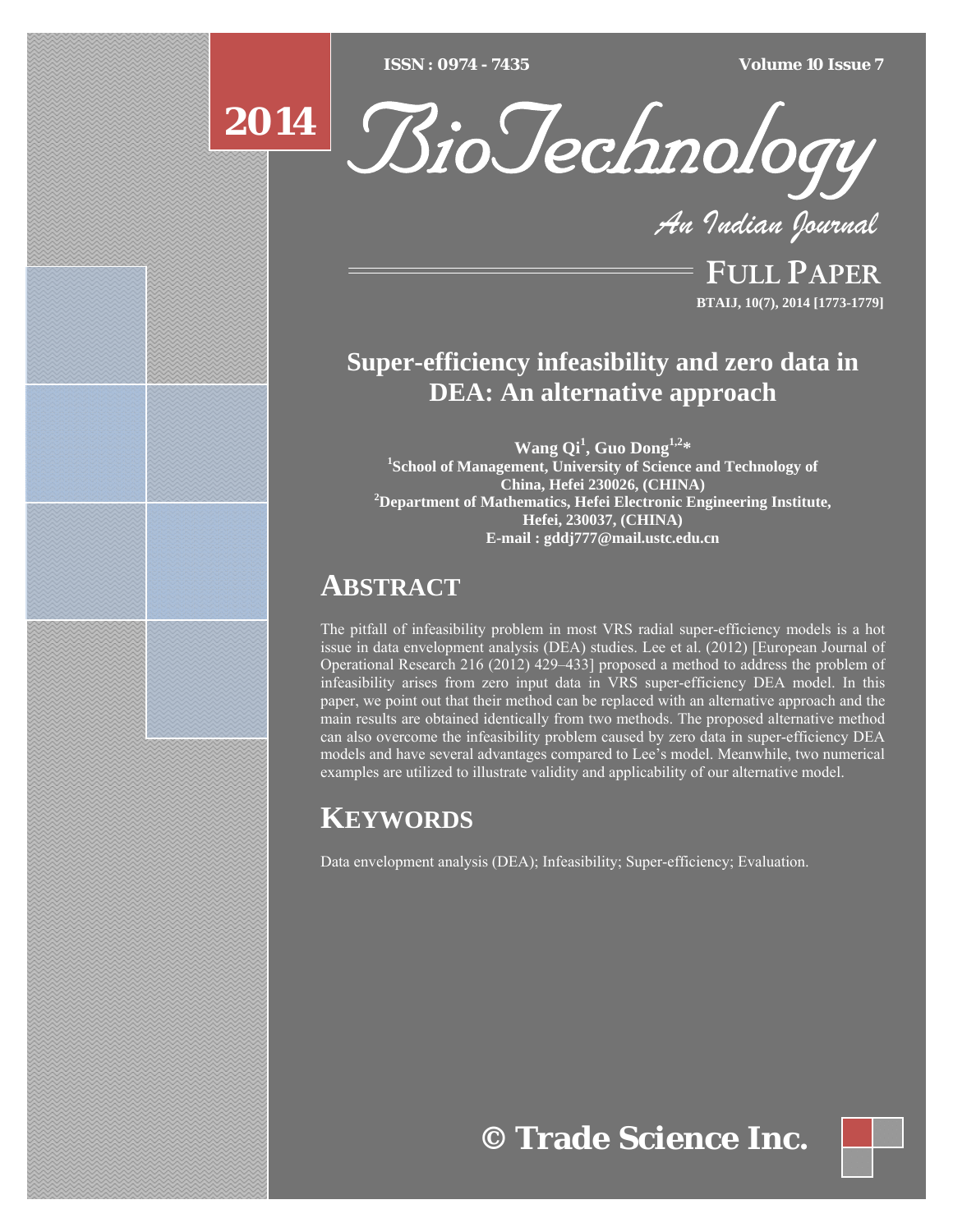#### **INTRODUCTION**

The classic radial super-efficiency model first developed by Andersen and Petersen**[1]** provides an effective means for enhancing the discrimination power of further recognizing efficient DMUs. It operates with the DMU under evaluation excluded from the reference set which is spanned by the remaining DMUs. However, the radial super-efficiency model may suffer from the pitfall of infeasibility problem under the condition of variable returns to scales (VRS).

In light of the problem, a numbers of articles have been tried to settle this problem. Lovell and Rouse**[2]** modify the conventional model by assigning a user-defined scaling factor to find a feasible solution for those efficient DMUs for which feasible solutions are unavailable in the VRS superefficiency model. Chen**[3]** obtains the super-efficiency value with their corresponding virtual efficient projections for the DMUs whose observation data are infeasible. Cook et al<sup>[4]</sup>. develop a modified VRS super-efficiency model that yields optimal solutions and super-efficiency scores can characterize the extent of super-efficiency in both input and output level. Lee et  $al^{[5]}$ . develop a two-stage process to address the VRS infeasibility issue. In the first stage, they test whether a VRS super-efficiency model is infeasible by investigating the existence of output surplus (input saving) when infeasibility occurs in the input-oriented (output-oriented) VRS super-efficiency model. In the second stage, they proposed a modified VRS super-efficiency model to yield a super-efficiency score that characterizes both the radial efficiency and input saving/output surplus. Chen and Liang**[6]** further prove that the two-stage process can be solved in a single linear program. However, when a DMU has zero data, these models may still be infeasible. Lee et al.<sup>[7]</sup> point out that zero output data will not lead to infeasibility of the outputoriented super-efficiency models mentioned above because the output side of the constraints can always be satisfied. Therefore, they only assume that some inputs are zero. Then, they proposed a revised model will be feasible when zero data exist in inputs.

The current paper points out that the method in Lee et al.**[7]** can be replaced with an alternative approach and the main results are obtained identically from two methods. The unit-invariant property and non-zero property can also be suitable to our method and several similarities and differences between two methods are compared.

The remainder of this paper is organized as follows. Section 2 looks back upon several radial super-efficiency models before and the problem of super-efficiency infeasibility. In Section 3 we show an alternative approach to overcome the infeasibility problem resulting from zero data. Meanwhile, two examples are used to demonstrate the usefulness of our approach. Section 4 compares our alternative approach with the method in Lee et al.**[7]** and shows several similarities and differences between two methods. In the end, some conclusions will follow in Section 5.

### **SUPER-EFFICIENCY MODELS**

Suppose there are *n* DMUs, { DMU<sub>j</sub> ( $j = 1, 2, \dots, n$ ) }. Let  $\{x_k, y_k\}$  denote the input and output vectors of the *k*th DMU. The *i*th input of the *k*th DMU is denoted as  $x_{ik}$  and the *r*th output of the *k*th DMU is denoted as  $y_{rk}$ .

The original input-oriented VRS super-efficiency model for efficient  $DMU<sub>k</sub>$  can be expressed as:

min θ

$$
s.t. \sum_{\substack{j=1 \ j \neq k}}^n \lambda_j x_{ij} \leq \theta x_{ik}, \quad i = 1, \cdots, m
$$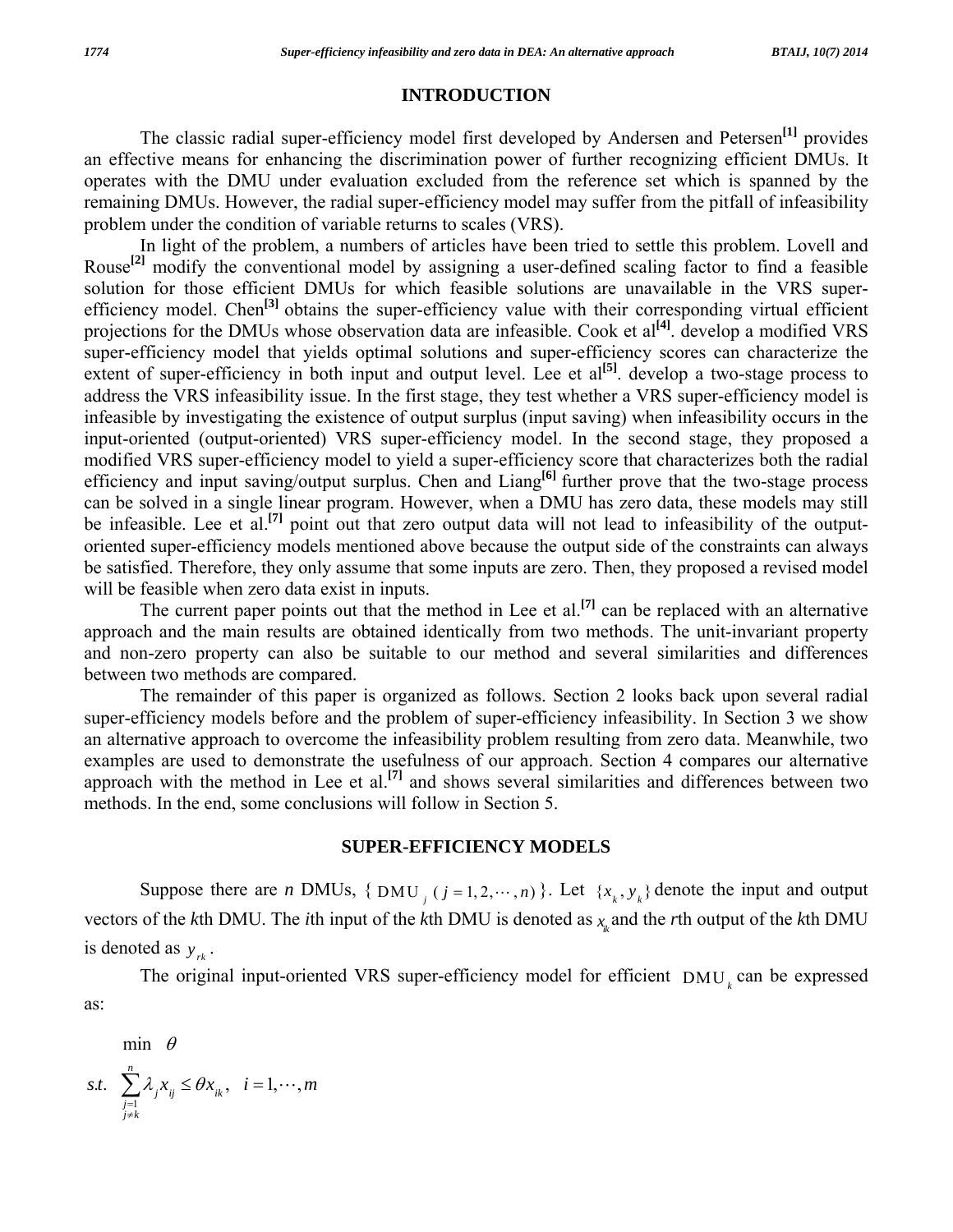$$
\sum_{\substack{j=1 \ j \neq k}}^{n} \lambda_j y_{rj} \ge y_{rk}, \quad r = 1, \dots, s
$$
\n
$$
\sum_{\substack{j=1 \ j \neq k}}^{n} \lambda_j = 1
$$
\n
$$
\lambda_j \ge 0, \quad j \neq k
$$
\n(1)

Obviously, Model (1) is infeasible at least in the following two situations: one is that the DMU under consideration has the largest outputs. As pointed out in Lee et al.<sup>[5]</sup>, when the outputs of the evaluated DMU is outside the production possibility set spanned by the outputs of the remaining DMUs, the infeasibility of input-oriented super-efficiency will occur, i.e., the second constrain condition cannot be met. The other case attributes to the fact that zero data exists in inputs of the evaluated DMU, i.e., the first constrain condition cannot be met.

Based on the works developed in Cook et al.**[4]** and Lee et al.**[5]**, Chen et al.**[6]** proposed one model approach, where only one model (2) needs to be solved to obtain the super-efficiency score if model (1) is infeasible.

$$
\min_{\tau} \tau + M \times \sum_{r=1}^{s} \beta_r
$$
\n
$$
s.t. \sum_{\substack{j=1 \ j \neq k}}^{n} \lambda_j x_{ij} \le (1+\tau)x_{ik}, i = 1, \dots, m
$$
\n
$$
\sum_{\substack{j=1 \ j \neq k}}^{n} \lambda_j y_{ij} \ge (1-\beta_r)y_{rk}, r = 1, \dots, s
$$
\n
$$
\sum_{\substack{j=1 \ j \neq k}}^{n} \lambda_j = 1
$$
\n
$$
\lambda_j \ge 0, j \neq k, \beta_r \ge 0.
$$
\n(2)

where *M* is a user-defined large positive number. (In Cook et al.<sup>[4]</sup> and Lee et al.<sup>[5]</sup>, *M* is set equal to  $10^{-5}$ .)

Next, Lee et al.<sup>[7]</sup> proposed the following model (3) to address the infeasibility resulting from that when some inputs are zero for some efficient DMUs. Here,  $x_i^{\text{max}} = \max\{x_{i_k}\}\.$  $x_i^{\max} = \max_{1 \leq k \leq n} \{x_{ik}\}\$ 

$$
\min \quad \tau + M \times \left( \sum_{r=1}^{s} \beta_r + \sum_{i=1}^{m} t_i \right)
$$
\n
$$
s.t. \sum_{j=1 \atop j \neq k}^{n} \lambda_j x_{ij} - t_i x_i^{\max} \le (1+\tau) x_{ik}, i = 1, \dots, m
$$
\n
$$
\sum_{j=1 \atop j \neq k}^{n} \lambda_j y_{ij} \ge (1-\beta_r) y_{rk}, r = 1, \dots, s;
$$
\n
$$
\sum_{j=1 \atop j \neq k}^{n} \lambda_j = 1
$$
\n
$$
\sum_{j=1 \atop j \neq k}^{n} \lambda_j \ge 0, \ j \neq k, \ t_i \ge 0, \ \beta_r \ge 0
$$
\n(3)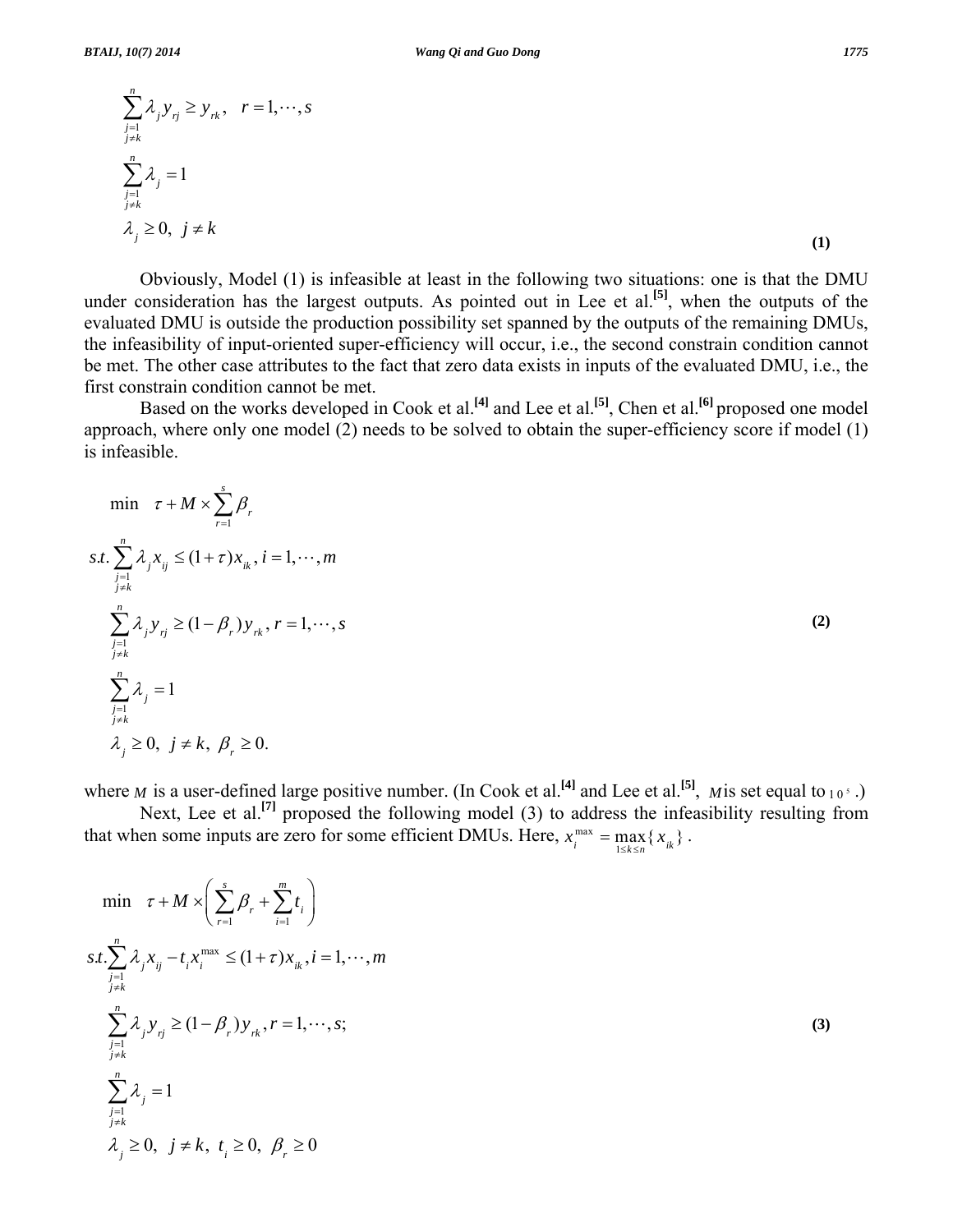They deducted the term  $t_i x_i^{\text{max}}$  from the left side of the input constrains so that these constrains will not be violated when zero input occurs. Meanwhile, they explained two reasons for such conduct: the first is unit-invariant (unit-invariant property); the second is that  $t_i x_i^{\max}$  will not be zero when  $x_{ik}$  is zero (non-zero property). And they proved that model (2) and model (3) yield the same results when data are positive.

#### **THE ALTERNATIVE APPROACH**

In fact, to meet the input constrains when zero input data exists, we can also substitute  $x_i^{\max\{k\}}$  for  $x_i^{\max}$ , where  $x_i^{\max\{\bar{k}\}} = \max_{j=1, j\neq k} \{x_{ij}\}\$ . Then, based on model (2), an alternative model can be similarly constructed as follows:  $x_i^{\max\{k\}} = \max_{j=1, j \neq k} \left\{ x_{ij} \right\}$ 

$$
\min \ \tau + M \times \left( \sum_{r=1}^{s} \beta_r + \sum_{i=1}^{m} t_i \right)
$$
\n
$$
s.t. \sum_{\substack{j=1 \ j \neq k}}^{n} \lambda_j x_{ij} - t_i x_i^{\max{\{\overline{k}\}}} \le (1+\tau)x_{ik}, i = 1, \dots, m
$$
\n
$$
\sum_{\substack{j=1 \ j \neq k}}^{n} \lambda_j y_{ij} \ge (1-\beta_r) y_{rk}, r = 1, \dots, s;
$$
\n
$$
\sum_{\substack{j=1 \ j \neq k}}^{n} \lambda_j = 1
$$
\n
$$
\lambda_j \ge 0, \ t_i \ge 0, \ s_i \ge 0, \beta_r \ge 0, \ j \neq k
$$
\n
$$
(4)
$$

Note that as a result of  $\sum \lambda_i = 1$ , we have  $\sum \lambda_i x_i - t_i x_i^{\max\{k\}} \le \sum \lambda_i x_i^{\max\{k\}} - t_i x_i^{\max\{k\}} \le (1-t_i) x_i^{\max\{k\}}$ . 1  $\sum_{i=1}^{n} \lambda_i = 1$  $\sum_{\substack{j=1 \ j\neq k}}$ λ = ≠  $\sum_{j=1} \lambda_j = 1$ , we have  $\sum_{j=1} \lambda_j x_{ij} - t_i x_i^{\max{\{\overline{k}\}}}$  $\sum_{k=1}^{n} 2^{k}$  *k*  $\max\{\overline{k}\}$  $\sum_{\substack{j=1 \ j \neq k}} \sum_{j=0}^{k} \sum_{j=0}^{k} \sum_{j=0}^{k}$  $\lambda_{i} x_{ii} - t_{i} x_{i}$ = ≠  $\sum_{j=1} \lambda_j x_{ij} - t_i x_i^{\max\{\bar{k}\}} \leq \sum_{j=1} \lambda_j x_i^{\max\{\bar{k}\}}$  $\sum_{k=1}^{n}$   $\sum_{k=1}^{n}$  *max* { $\overline{k}$  $\sum_{\substack{j=1 \ j\neq k}}$ λ *x* = ≠  $\leq \sum \lambda_j x_i^{\max\{\overline{k}\}} - t_i x_i^{\max\{\overline{k}\}} \leq (1-t_i) x_i^{\max\{\overline{k}\}}$ 

When  $t_i$  is large enough, even if  $x_{ik} = 0$ , model (4) is always feasible.

Model (1) is infeasible if and only if some  $\beta_r^* > 0$  in model (4) (It can be readily deduced from Cook et al.**[4]**, Lee et al.**[5]** and Chen et al.**[6]**). Further, the same conclusion can be easily proven that model (2) and model (4) yield the same results when data are positive. Comprehensively, model (4) can also handle the infeasibility occurring from those two situations mentioned above.

Model (3) and model (4) have a close relation that is revealed in the subsequent theorem.

#### **Theorem**

Model (3) and model (4) yield the same main results in optimality.

#### **Proof**

First note that  $x_i^{\max}$  is equal to either  $x_i^{\max{\{\overline{k}\}}}$  or  $x_k$  for DMU<sub>k</sub> ( $k = 1, \dots, n$ ).

1) when  $x_i^{\max} = x_i^{\max\{k\}}$ , model (3) is identical with model (4).

2) when  $x_i^{\max} \neq x_i^{\max{\{\overline{k}\}}}$ , i.e.  $x_i^{\max} = x_{ik} \neq 0$ , For a positive  $x_{ik} \neq 0$ , when  $(1 + \tau)$  is sufficiently large enough,  $t_i^*$  will be zero. The same thing happens when  $x_i^{\max{\{\overline{k}\}}}$  exists.  $t_i^*$  will be zero. The same thing happens when  $x_i^{\max\{k\}}$ 

So model (3) and model (4) yield the same main results in super-efficiency.  $\Box$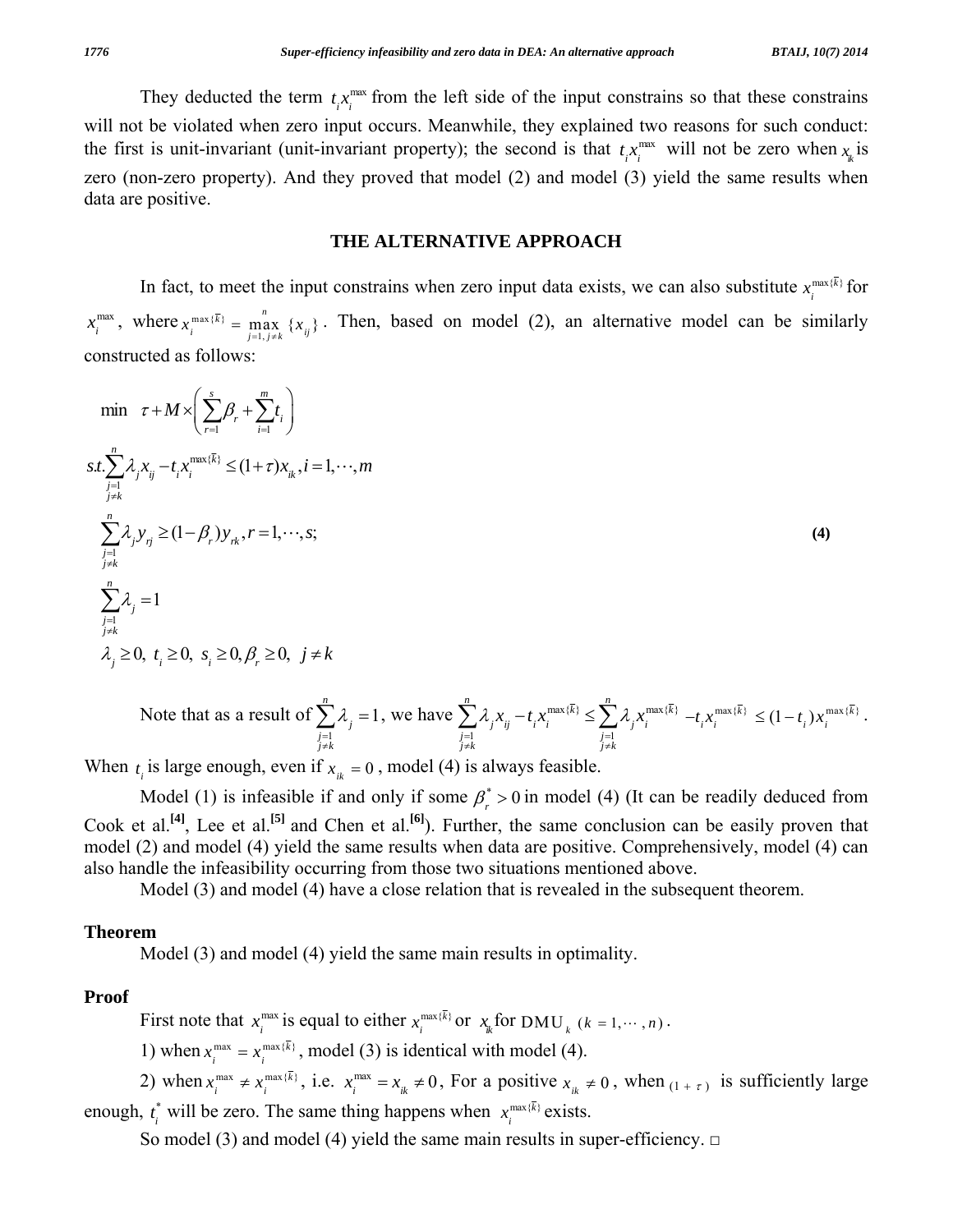This theorem indicates that when  $x_i^{\max} = x_i^{\max\{k\}}$  for the evaluated DMUs, i.e., when the current DMUs do not hold the largest *i*th input, model (3) and model (4) yield the same results in optimality. However, when  $x_i^{\max} \neq x_i^{\max\{k\}}$  for the evaluated DMUs, i.e., when the current DMUs hold the largest *i*th input, some difficult optimal values have been obtained by two models. Nevertheless, it is worth noting that some  $\tau^*$ ,  $t_i^*$  ( $i = 1, \dots, m$ ) and  $\beta_r^*$  ( $r = 1, \dots, s$ ) acquired differently from two models are too tiny to neglect, only leaving the same value of  $t_i^*$  and  $\beta$  that is large enough to consider. This is why the expression that "the same main results" is called. This result is related to the working blackbox in linear optimality, but it can be numerically testified (Two examples are listed in TABLE 1-6). We also check the alternative approach to the empirical case of illinois strip mines from Lee et al.**[7]**, and the same main results are also achieved.  $t_i^*$  and  $\beta_i^*$ 

Further, the super-efficiency score can be defined as

$$
\breve{\theta} = 1 + \tau_i^* + \hat{i} + \hat{o}
$$

Similarly, then input savings index  $\hat{i}$  and output savings index  $\hat{o}$  can be defined in the following manner.

$$
\hat{i} = \n\begin{cases}\n0, & \text{if } I = \phi \\
\frac{\sum_{i \in I} \left( \frac{x_i^{\max\{\bar{k}\}} + t_i^* x_i^{\max\{\bar{k}\}}}{x_i^{\max\{\bar{k}\}}}\right)}{|I|} = \frac{\sum_{i \in I} \left( \frac{1 + t_i^*}{1} \right)}{|I|}, & \text{if } I \neq \phi\n\end{cases}, \quad \hat{o} = \n\begin{cases}\n0, & \text{if } R = \phi \\
\frac{\sum_{r \in R} \left( \frac{1}{1 - \beta_r^*} \right)}{|R|}, & \text{if } R \neq \phi\n\end{cases}
$$

where  $R = \{ r \mid \beta_r^* > 0 \}$  and  $I = \{ i \mid t_i^* > 0 \}$ .

Because that  $x_i^{\max}$  and  $x_i^{\max}$  *i* $\bar{k}$  do not influence then input savings index  $\hat{i}$ , the identical superefficiency score  $\ddot{\theta}$  is gained for each DMU based on model (3) and model (4) respectively.

## **COMPARING WITH LEE ET AL.**

First, unit-invariant property and non-zero property can also be suitable for the use of deducting  $t_i x_i^{\max\{k\}}$  in our model (4) obviously. Then what we want to emphasize are these:

1) For those DMUs under assessment who have the largest data in some inputs, they get a quite different  $x_i^{\max(\bar{k})}$  compared to the other DMUs and the method of Lee et al.<sup>[7]</sup>. For instance, in TABLE 1, according to the method of Lee et al.<sup>[7]</sup>, all DMUs have the same  $x_1^{\max} = 3$ ,  $x_2^{\max} = 4$ . While following our approach, DMU<sub>C</sub> with the largest  $X_2 = 4$  has  $x_2^{\max{\{\overline{C}\}}} = 3$ , which is not equal to  $x_2^{\max} = 4$ , and DMU<sub>E</sub> with the largest  $X_1$  has  $x_1^{\max{\{\overline{E}\}}} = 2$ , which is not equal to  $x_1^{\max} = 3$ .

| TABLE 1 : Numerical example 1 from Lee et al. <sup>[7]</sup> |  |  |  |  |  |  |  |
|--------------------------------------------------------------|--|--|--|--|--|--|--|
|--------------------------------------------------------------|--|--|--|--|--|--|--|

| DMU | $X_1$ | $X_2$         | $Y_1$ | model(1)   | model(2)   |
|-----|-------|---------------|-------|------------|------------|
| А   |       |               |       |            |            |
| В   |       | $\mathcal{D}$ |       | 14         | 1.4        |
| C   |       | 4             |       | Infeasible |            |
| Ð   |       | ζ             |       | 0.6        | 0.6        |
| E   | 3     | $\theta$      |       | Infeasible | Infeasible |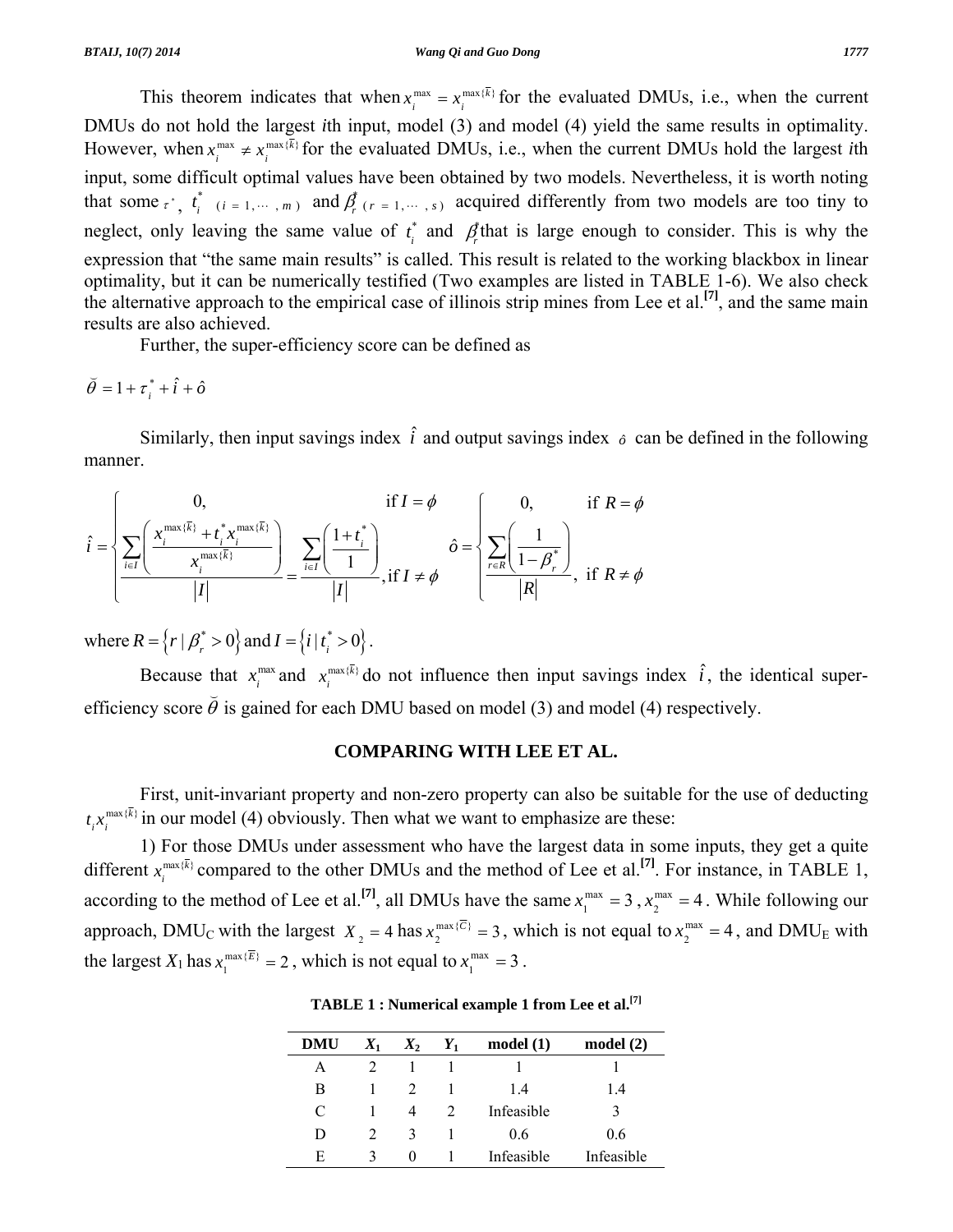| <b>DMU</b>    |        |                                     |         |       | Input saving index Output surplus index Super-efficiency score |
|---------------|--------|-------------------------------------|---------|-------|----------------------------------------------------------------|
| $\mathsf{A}$  |        | 1.13E-11 2.45E-17 2.54E-17 2.22E-17 |         |       |                                                                |
| B             | 04     | 1.57E-21 2.39E-21 1.87E-21          |         |       | 1.4                                                            |
| $\mathcal{C}$ |        | 7.13E-11 2.68E-16 2.24E-17          | 05      |       |                                                                |
| D             | $-0.4$ | 5.49E-16 5.62E-16 5.56E-16          |         |       | 0.6                                                            |
| E             |        | $-0.33333$ 4.75 E $-17$ 0.25        | 642E-17 | i 25. | 1.916667                                                       |

**TABLE 2 : Results of numerical example 1 based on model (3)** 

| <b>DMU</b>    |            |                                     |      |         |  | Input saving index Output surplus index Super-efficiency score |
|---------------|------------|-------------------------------------|------|---------|--|----------------------------------------------------------------|
| $\mathsf{A}$  |            | 1.13E-11 2.45E-17 2.54E-17 2.22E-17 |      |         |  |                                                                |
| B             | 04         | 1 57E-21 2 39E-21 1 87E-21          |      |         |  | 14                                                             |
| $\mathcal{C}$ |            | $1.22E-10$ 3.30E-16 4.05E-17 0.5    |      |         |  |                                                                |
| D             | $-0.4$     | 549E-16 562E-16 556E-16             |      |         |  | 0.6                                                            |
| E             | $-0.33333$ | 4.70E-17                            | 0.25 | 643E-17 |  | -916667                                                        |

**TABLE 3 : Results of numerical example 1 based on model (4)** 

**TABLE 4 : Numerical example 2** 

| <b>DMU</b>    | $X_1$    | $X_2$          | $\boldsymbol{Y_1}$ |
|---------------|----------|----------------|--------------------|
| A             | 2        |                |                    |
| B             |          | $\overline{2}$ |                    |
| $\mathcal{C}$ |          |                | 2                  |
| D             | 10       | 0              |                    |
| E             | $\theta$ | 8              |                    |
| F             | 10       | 10             |                    |
|               |          |                |                    |

#### **TABLE 5 : Results of numerical example 2 based on model (3)**

| <b>DMU</b>    | $\tau^*$ |          |          |          | Input saving index | Output surplus index | <b>Super-efficiency score</b> |
|---------------|----------|----------|----------|----------|--------------------|----------------------|-------------------------------|
| A             | 0.53846  | 2.16E-20 | 3.25E-20 | 1.89E-20 | $\theta$           | 0                    | 1.53846                       |
| B             | 0.4      | 6.37E-18 | 7.64E-18 | 7.10E-18 | 0                  |                      | 1.4                           |
| $\mathcal{C}$ | $-0.2$   | 1.66E-14 | 1.10E-14 | 0.5      |                    |                      | 2.8                           |
| D             | $-0.8$   | 1.38E-14 | 0.1      | 2.13E-14 | 1.1                |                      |                               |
| Ε             | $-0.75$  | 0.1      | 2.39E-17 | 2.20E-17 | 1.1                |                      | 1.35                          |
| F             | $-0.85$  | 4.19E-17 | 4.35E-17 | 4.26E-17 | 0                  |                      | 0.15                          |

**TABLE 6 : Results of numerical example 2 based on model (4)** 

| DMU            | $\tau^*$ |          |                                    |          |  | Input saving index Output surplus index Super-efficiency score |
|----------------|----------|----------|------------------------------------|----------|--|----------------------------------------------------------------|
| $\overline{A}$ |          |          | 0.53846 2.16E-20 3.25E-20 1.89E-20 |          |  | 1. 53846                                                       |
| B              | 0.4      |          | 6 37E-18 7 64E-18 7 10E-18         |          |  | 1.4                                                            |
| $\mathcal{C}$  | $-0.2$   |          | 1.66E-14 1.10E-14                  | -0.5     |  | 2.8                                                            |
| D              | $-0.8$   | 1 38E-14 | 0.1                                | 2.13E-14 |  | 1.3                                                            |
| E              | $-0.75$  | 0.1      | 2 39E-17 2 20E-17                  |          |  | 1.35                                                           |
| F              | $-0.85$  |          | 4.23E-17 4.37E-17 4.31E-17         |          |  | 0.15                                                           |